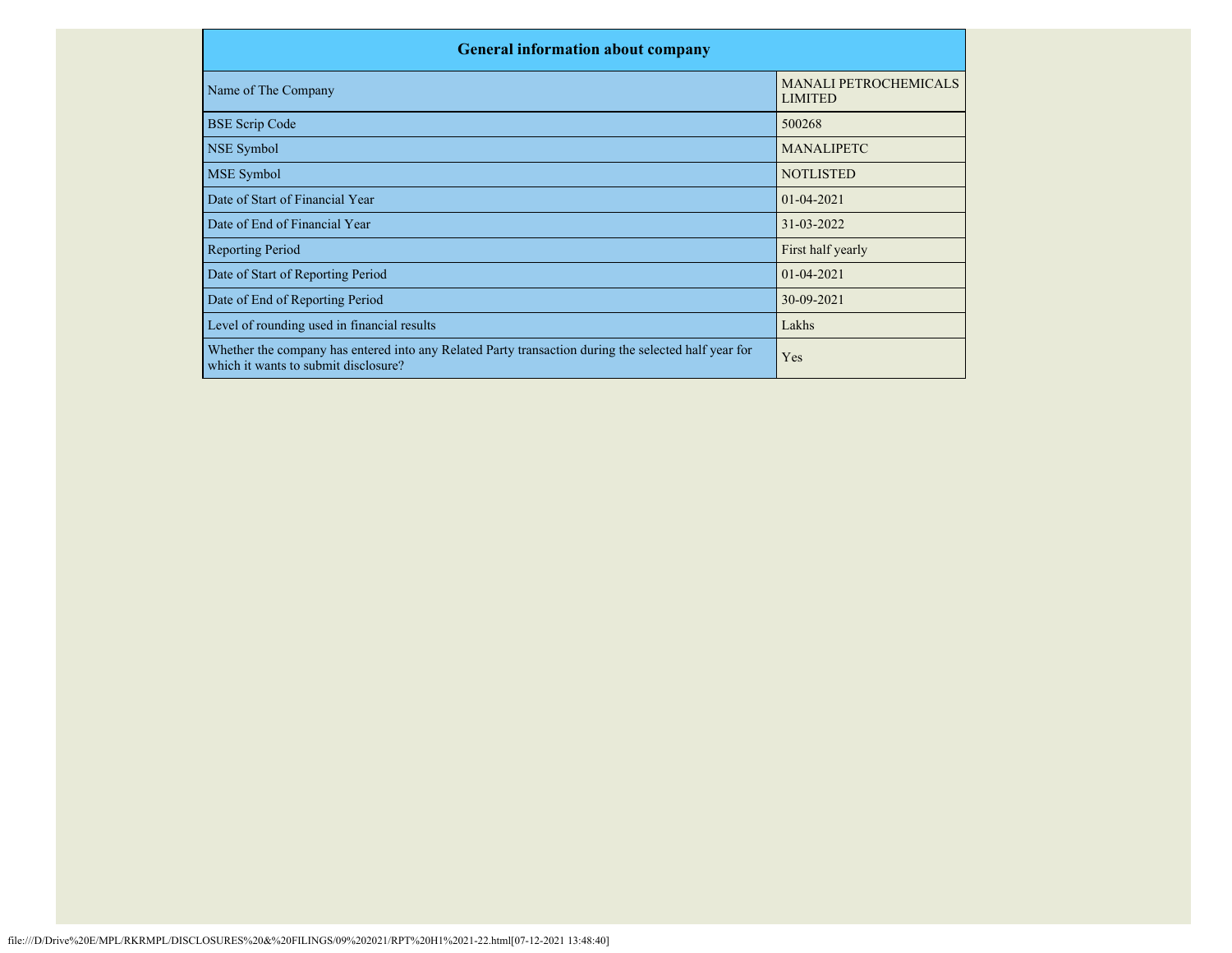| <b>Related party transactions</b> |                                      |                                                                        |                                                            |                                                                                               |                                                        |                                                       |                                                  |  |
|-----------------------------------|--------------------------------------|------------------------------------------------------------------------|------------------------------------------------------------|-----------------------------------------------------------------------------------------------|--------------------------------------------------------|-------------------------------------------------------|--------------------------------------------------|--|
|                                   | <b>Sr</b>                            | $\mathbf{1}$                                                           | $\overline{2}$                                             | $\mathfrak{Z}$                                                                                | $\overline{4}$                                         | $5\overline{)}$                                       | 6                                                |  |
| A. Details of related party       | Name of the<br>related party         | <b>TAMILNADU</b><br><b>PETROPRODUCTS</b><br><b>LIMITED</b>             | CNGSN &<br><b>ASSOCIATES</b><br><b>LLP</b>                 | <b>SOUTHERN</b><br>PETROCHEMICAL<br><b>INDUSTRIES</b><br><b>CORPORATION</b><br><b>LIMITED</b> | MPL EMPLOYEES<br><b>SUPERANNUATION</b><br><b>TRUST</b> | Muthukrishnan<br>Ravi                                 | <b>MPL</b><br>Employees<br><b>Gratuity Trust</b> |  |
|                                   | Categories<br>of related<br>parties  | Associates                                                             | Other related<br>party                                     | Promoters                                                                                     | Other related party                                    | Key<br>management<br>personnel of<br>entity or parent | Other related<br>party                           |  |
|                                   | description<br>of<br>relationship    | Joint Venture of the Entity<br>to which the Company is an<br>Associate | Firm in which<br>a relative of<br>director is a<br>partner | Associate having<br>Significant Influence                                                     | Post Employment<br><b>Benefits Plan Entity</b>         | Managing<br>Director                                  | Post<br>Employment<br>Benefits Plan<br>Entity    |  |
|                                   | PAN of<br>related party              | AAACT1295M                                                             | AADFC5571D                                                 | AAACS4668K                                                                                    | AABTM0886B                                             | AFZPR6886D                                            | AABTM0887A                                       |  |
|                                   | CIN of<br>related party              | L23200TN1984PLC010931                                                  |                                                            | L11101TN1969PLC005778                                                                         |                                                        |                                                       |                                                  |  |
|                                   | Purchase of<br>goods and<br>services | 10444.16                                                               | 1.48                                                       | 0.94                                                                                          |                                                        |                                                       |                                                  |  |
|                                   | Sale of<br>goods and<br>services     | 4277.71                                                                |                                                            |                                                                                               |                                                        |                                                       |                                                  |  |
|                                   | Purchase of<br>fixed assets          |                                                                        |                                                            |                                                                                               |                                                        |                                                       |                                                  |  |
|                                   | Sale of fixed<br>assets              |                                                                        |                                                            |                                                                                               |                                                        |                                                       |                                                  |  |
|                                   | Rendering of<br>services             |                                                                        |                                                            |                                                                                               |                                                        |                                                       |                                                  |  |
|                                   | Receiving of<br>services             | 12.72                                                                  |                                                            |                                                                                               |                                                        |                                                       |                                                  |  |
|                                   | Leases                               |                                                                        |                                                            |                                                                                               |                                                        |                                                       |                                                  |  |
|                                   | Loans and<br>advances<br>given       |                                                                        |                                                            |                                                                                               |                                                        |                                                       | $10\,$                                           |  |
|                                   | Loans and<br>advances<br>taken       |                                                                        |                                                            |                                                                                               |                                                        |                                                       |                                                  |  |
|                                   | Loans and<br>advances<br>given that  |                                                                        |                                                            |                                                                                               |                                                        |                                                       | 10                                               |  |

file:///D/Drive%20E/MPL/RKRMPL/DISCLOSURES%20&%20FILINGS/09%202021/RPT%20H1%2021-22.html[07-12-2021 13:48:40]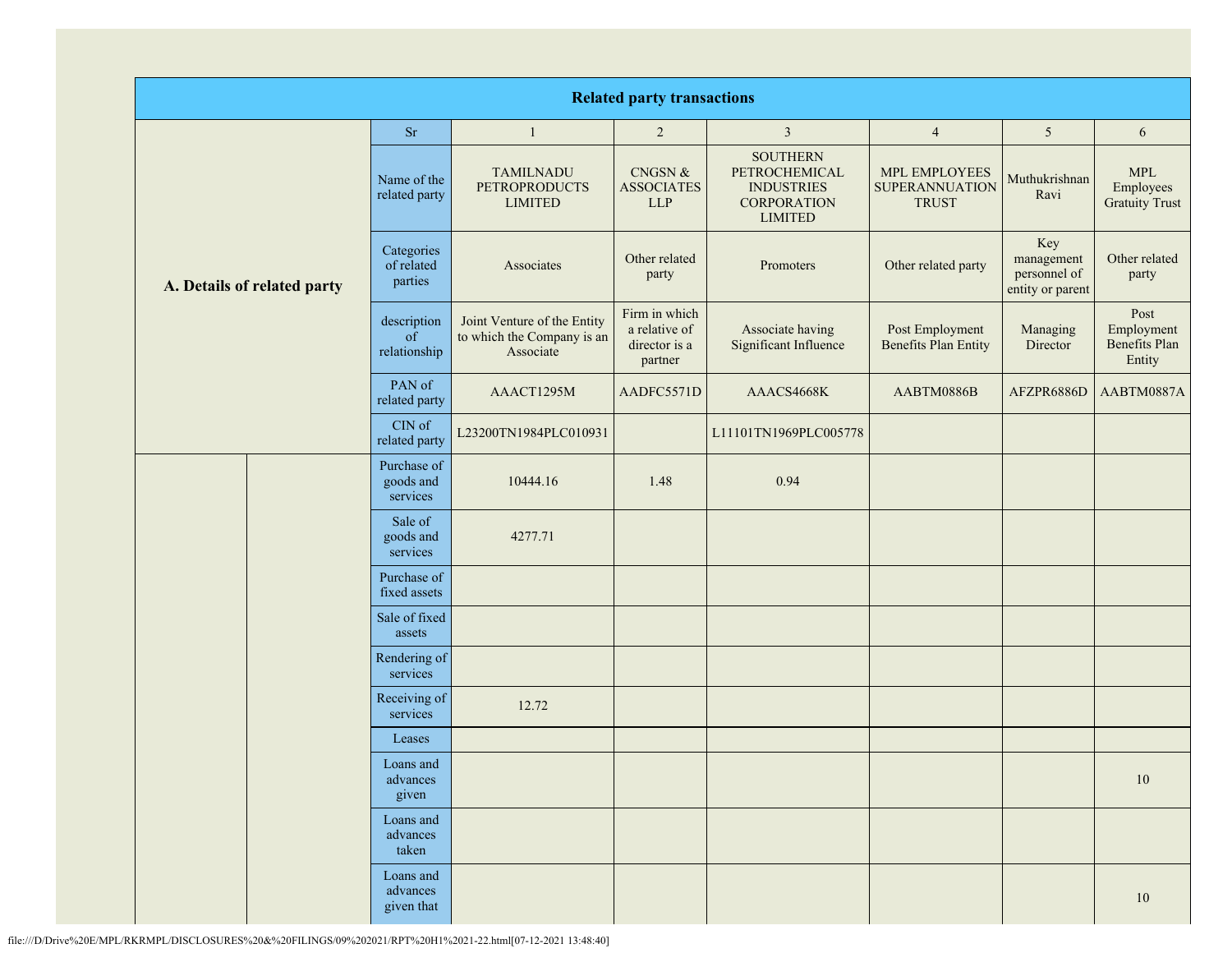|  |                                 |                                                   | are repaid                                                                                                                                 |  |  |  |
|--|---------------------------------|---------------------------------------------------|--------------------------------------------------------------------------------------------------------------------------------------------|--|--|--|
|  |                                 | Loans and<br>advances<br>taken that<br>are repaid |                                                                                                                                            |  |  |  |
|  |                                 |                                                   | Deposits<br>placed                                                                                                                         |  |  |  |
|  |                                 |                                                   | Deposits<br>taken                                                                                                                          |  |  |  |
|  |                                 | Transfer of<br>research &<br>development          |                                                                                                                                            |  |  |  |
|  |                                 |                                                   | Transfers<br>under lease<br>agreement                                                                                                      |  |  |  |
|  |                                 |                                                   | Equity<br>investment                                                                                                                       |  |  |  |
|  | <b>B.</b> Details of<br>related |                                                   | Impairment<br>in equity<br>investment                                                                                                      |  |  |  |
|  | party<br>transactions           |                                                   | Expense for<br>bad or<br>doubtful<br>debts                                                                                                 |  |  |  |
|  |                                 |                                                   | Guarantees<br>or collateral<br>given                                                                                                       |  |  |  |
|  |                                 |                                                   | Guarantees<br>or collateral<br>taken                                                                                                       |  |  |  |
|  |                                 |                                                   | Interest<br>income                                                                                                                         |  |  |  |
|  |                                 |                                                   | Interest paid                                                                                                                              |  |  |  |
|  |                                 |                                                   | Dividend<br>income                                                                                                                         |  |  |  |
|  |                                 |                                                   | Dividend<br>paid                                                                                                                           |  |  |  |
|  |                                 |                                                   | Management<br>contracts<br>including for<br>$\begin{minipage}{.4\linewidth} \textbf{deviation} \\ \textbf{of} \end{minipage}$<br>employees |  |  |  |
|  |                                 |                                                   | Settlement<br>of liabilities<br>by entity on<br>behalf of<br>$\operatorname{related\ party}$                                               |  |  |  |

file:///D/Drive%20E/MPL/RKRMPL/DISCLOSURES%20&%20FILINGS/09%202021/RPT%20H1%2021-22.html[07-12-2021 13:48:40]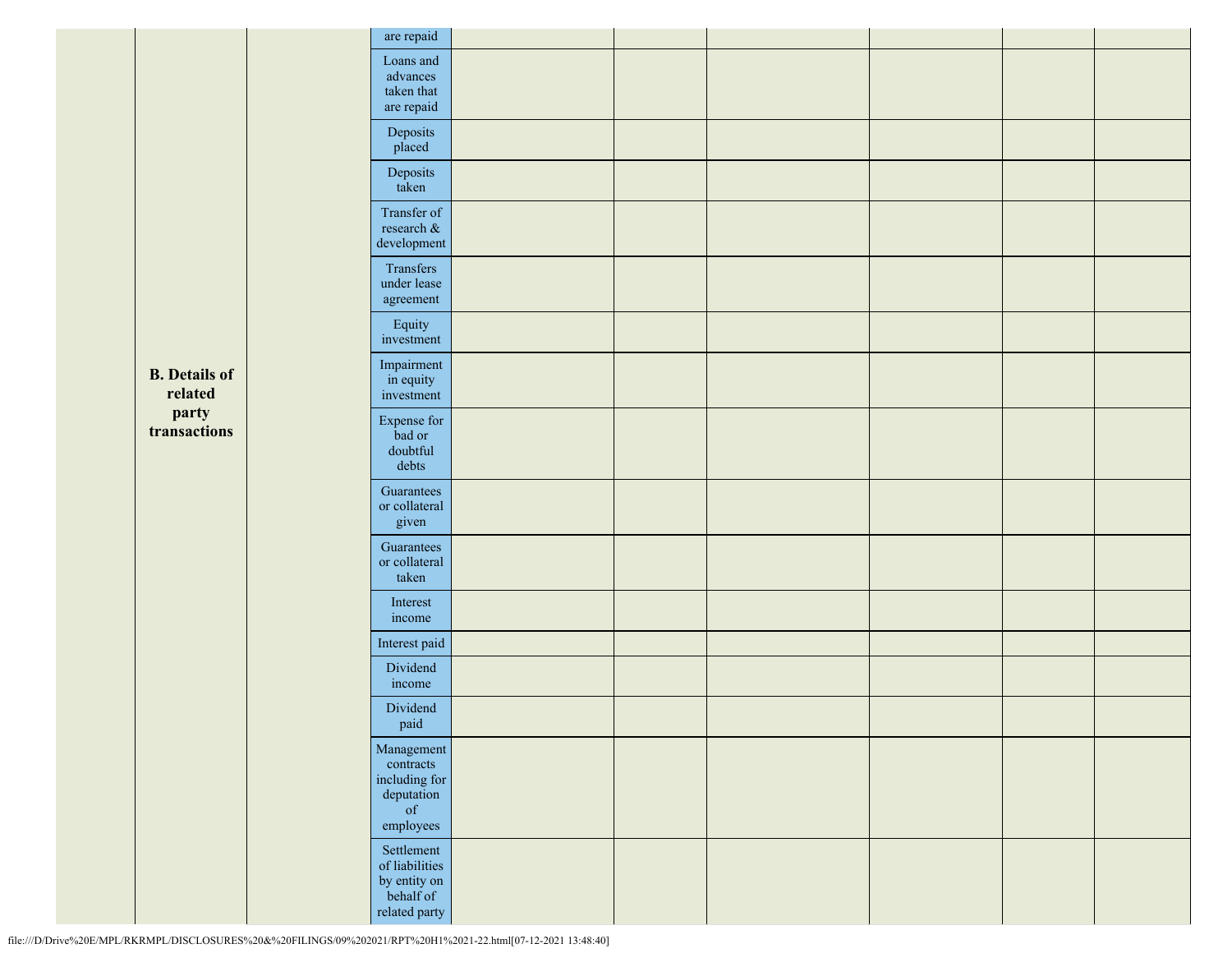|             |                                      | Short term<br>employee<br>benefits |                                                                     |  |       |     |  |
|-------------|--------------------------------------|------------------------------------|---------------------------------------------------------------------|--|-------|-----|--|
|             | Remuneration                         | Post<br>employment<br>benefits     |                                                                     |  | 13.14 |     |  |
|             |                                      | Other long-<br>term benefits       |                                                                     |  |       |     |  |
|             |                                      | Termination<br>benefits            |                                                                     |  |       |     |  |
|             |                                      | Share based<br>payments            |                                                                     |  |       |     |  |
|             |                                      | Others                             |                                                                     |  |       | 3.1 |  |
|             | <b>Receivables</b>                   | Secured                            |                                                                     |  |       |     |  |
|             |                                      | Un Secured                         | 67.37                                                               |  |       |     |  |
|             | <b>Payables</b>                      | Secured                            |                                                                     |  |       |     |  |
|             | <b>Loans</b> and                     | Un Secured                         | 1937.35                                                             |  |       |     |  |
|             |                                      | Secured                            |                                                                     |  |       |     |  |
|             | advances                             | Un Secured                         |                                                                     |  |       |     |  |
|             | given<br>Loans and<br>advances       | Secured                            |                                                                     |  |       |     |  |
|             |                                      | <b>Un Secured</b>                  |                                                                     |  |       |     |  |
|             | taken<br>Deposits<br>placed          | Secured                            |                                                                     |  |       |     |  |
| C.          |                                      | Un Secured                         |                                                                     |  |       |     |  |
| Outstanding | <b>Deposits</b>                      | Secured                            |                                                                     |  |       |     |  |
| balances    | taken                                | Un Secured                         | 73.37                                                               |  |       |     |  |
|             | <b>Guarantees or</b><br>collateral   | Secured                            |                                                                     |  |       |     |  |
|             |                                      | <b>Un Secured</b>                  |                                                                     |  |       |     |  |
|             | given<br>Guarantees or<br>collateral | Secured                            |                                                                     |  |       |     |  |
|             |                                      | Un Secured                         |                                                                     |  |       |     |  |
|             | taken<br>Investment in<br>equity     | Secured                            |                                                                     |  |       |     |  |
|             |                                      | Un Secured                         |                                                                     |  |       |     |  |
|             | <b>Provision for</b>                 | Secured                            |                                                                     |  |       |     |  |
|             | doubtful debt                        | Un Secured                         |                                                                     |  |       |     |  |
| <b>Note</b> |                                      |                                    | Unsecured Deposits taken<br>towards use of treated<br>effluent line |  |       |     |  |